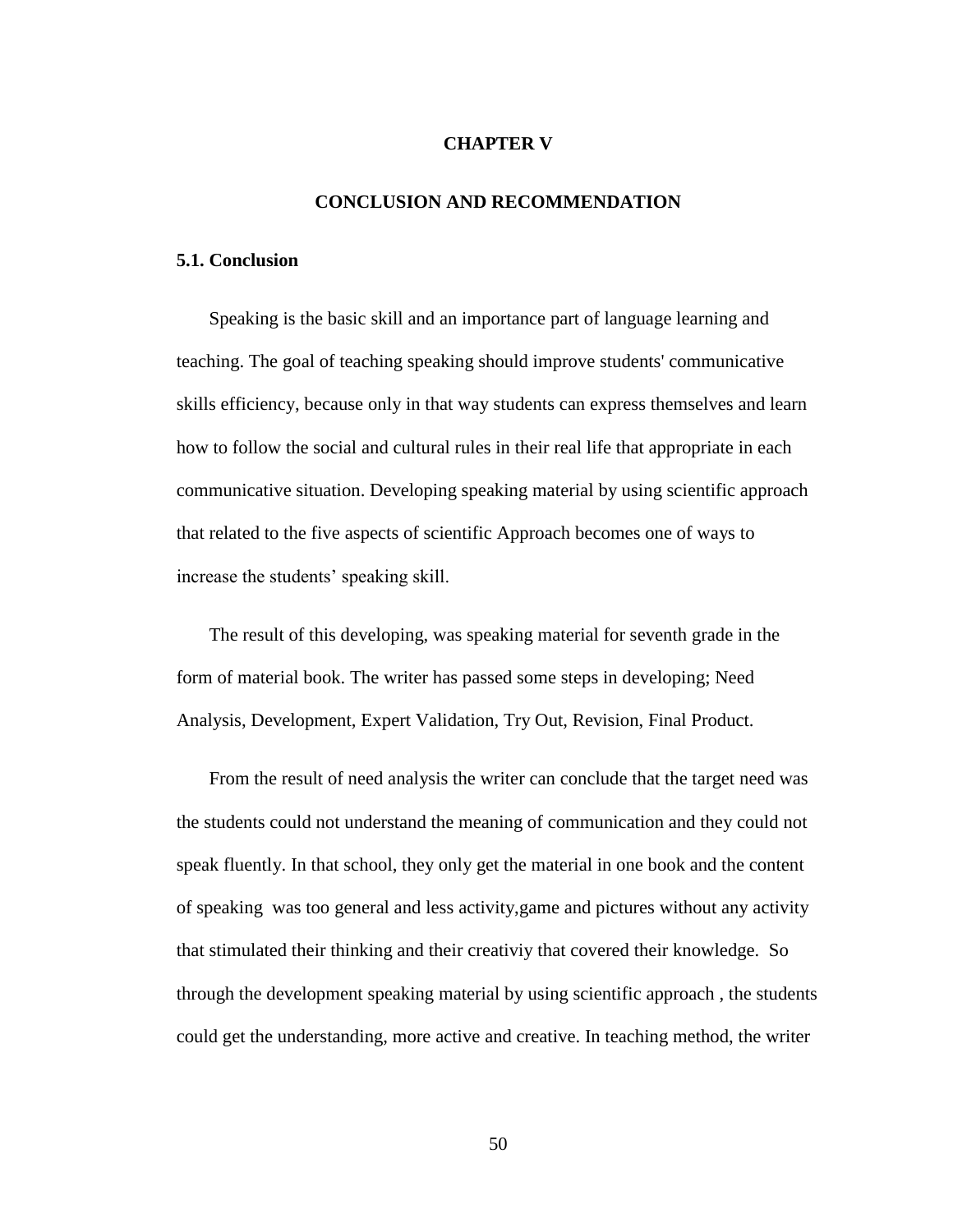used scientific approach in variety methods to teach speaking in order to the students felt enjoy the material.

 For the next step was expert validation, the writer got some suggestions from the experts. The result of expert validation from the English teacher was the material has been right for seventh grade in this school and the material has been appropriate with the syllabus and curriculum. And the result of the second expert was he suggested the writer added the pictures in every activity and discussion and also the activities given should be more creative, real and sequences. The writer agreed to make the material was better and finally the writer could finish the material was better.

 The next step, the writer has tried out the material to seventh grade student of SMP Muhammadiyah 7 Cerme, after that the writer give a questionnaire to the students to know the result and from the result of those questionairs, the writer conclude that the development speaking material by using scientific approach made the students interest in teaching English speaking and also increased the students' knowledge to speak up more often and improve their confident in English learning.

 In revision, the writer did the revision from the suggestion of the expert by added the activity and the writer also improve some pictures related to the topic and corrected some grammatical error of the material.

 After having revision, the final product has been ready to be applied to the seventh grade of SMP Muhammadiyah 7 Cerme. The book which will be used should have criteria; the book has interesting pictures, use a simple language which proper